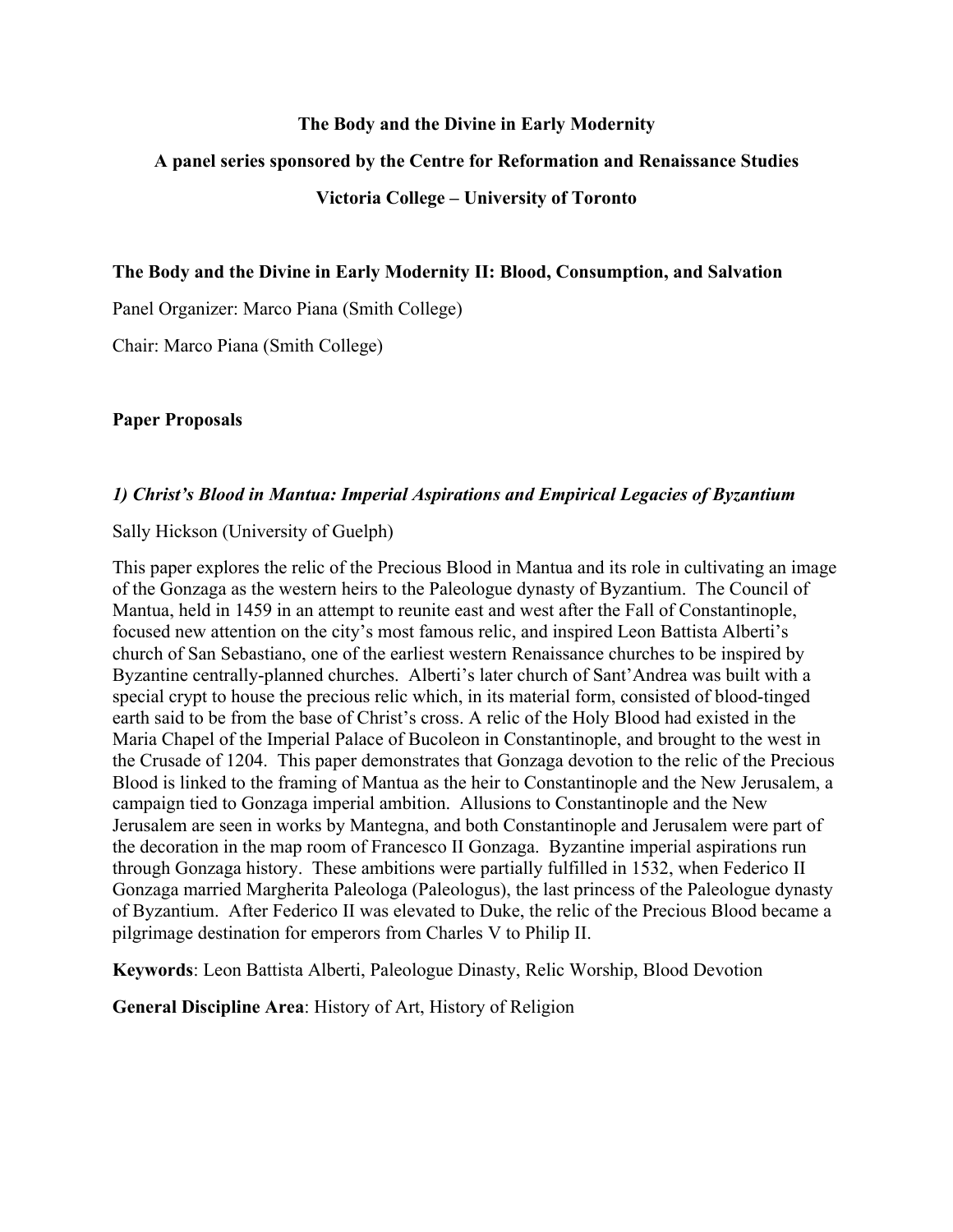## *2) The Devout City: Music for St. Januarius and the Co-Patrons Saints of Naples in the Early Modern Age.*

Paologiovanni Maione (Conservatorio di Musica "S. Pietro a Majella", Naples, Italy)

In the course of the  $17<sup>th</sup>$  and  $18<sup>th</sup>$  centuries, the liturgical calendar in Naples is increasingly centered on the numerous patron saints, who, along with St. Januarius, protect the city from natural and supernatural disasters. The principal religious institutions created a dense ceremonial schedule aimed to observe both ordinary and extraordinary celebrations, producing religious services and performances in which the most skilled composers (such as Scarlatti and Porporas), painters, architects, and stage technicians are involved. Since the second half of the  $17<sup>th</sup>$  century musical programs related to the celebrations of St. Januarius are meticulously defined, with distinctions between those contemplating the blood miracle and those remembering the Saint's intercession against the dangerous Vesuvius. This paper will examine some of these liturgical, and paraliturgical events, to reconstruct the elaborate performances (including processions, cantatas, serenatas, etc.) promoted by the religious orders as well as by public and private institutions.

**Keywords**: Naples, Saint Januarius, Relic Worship, Blood Devotion

**General Discipline Area**: History of Music, History of Religion

## *3) Dying Well: The Eucharistic "Comfort Food" of the Condemned in an Italian Renaissance Comforters' Manual*

Molly Morrison (Ohio University – Athens)

During the Renaissance in Italy the poignant task of comforting the condemned was assumed by the laity - members of confraternities called *conforterie*. Unique to Italy, these *conforterie* spiritually and psychologically prepared a prisoner for bodily death as well as the for the afterlife awaiting him. By abandoning the physical reality around him for a spiritual ecstasy, the criminal "morphed" into a martyr. He therefore actively participated in his own death. Proper consuming of the Eucharist, the "spiritual banquet," offered food for the soul - eating Christ's flesh was a gateway for the prisoner to eternal life. The "comfort food" of the Eucharist is distinct from other consolations because it is incorporated or taken into the body; thus it has physical, as well as psychological and emotional effects. The *conforteria* worked to get the condemned to accept his fate and even share in creating the meaning of the event of his execution. He shed his old identity of criminal to become a martyr or even a victim. The paper also argues that today's last meal allowed by American prison systems, albeit devoid of its former spiritual connotations, is the final fragment left of the process of ceremony, ritual, and labor of the Italian *conforteria* on behalf of the malefactor.

**Keywords**: Conforterie, Eucharist, Relic Worship, Blood Devotion

**General Discipline Area**: History of Art, History of Religion

*4) Blood cults between Saints and Nuns in Naples (XVI-XVII century)*